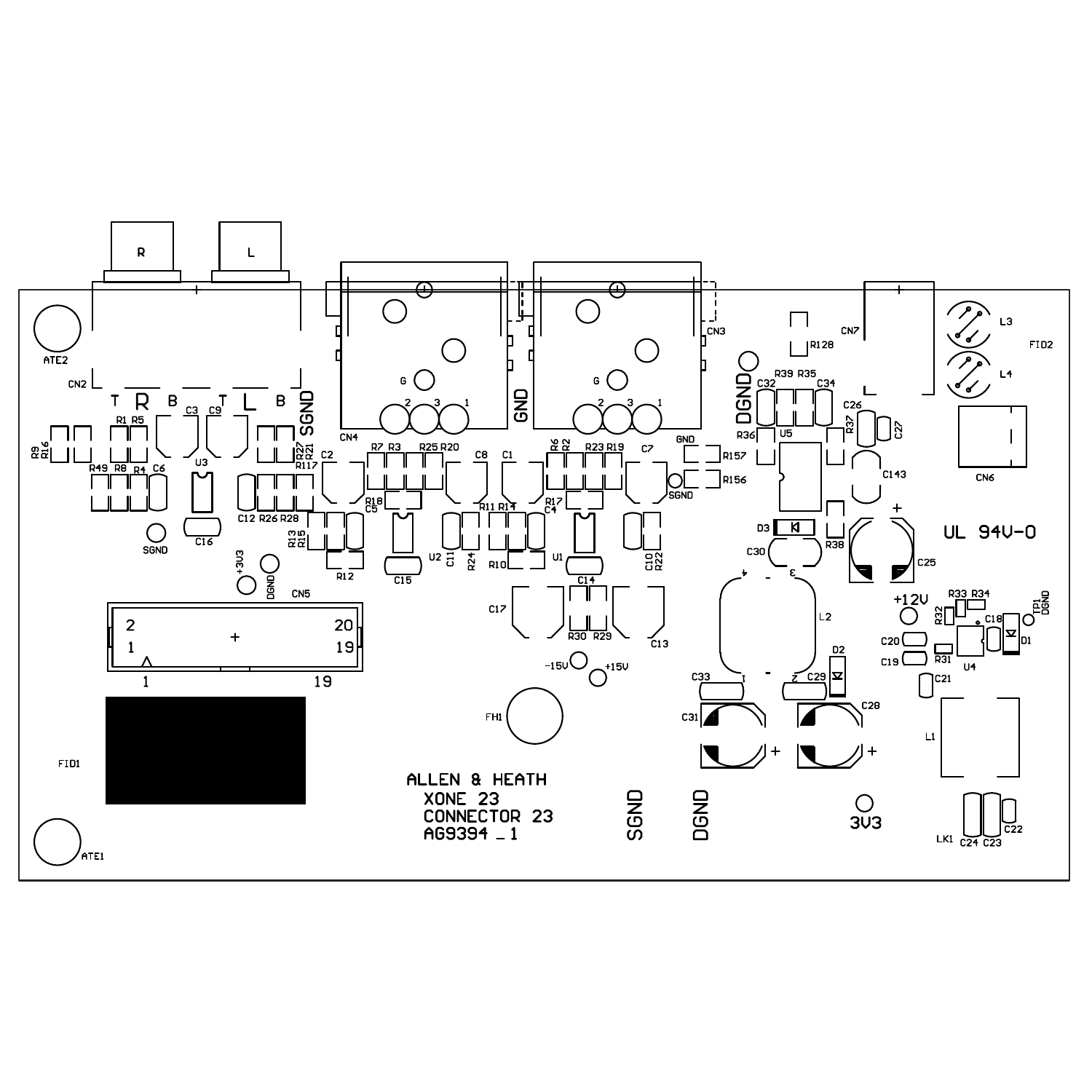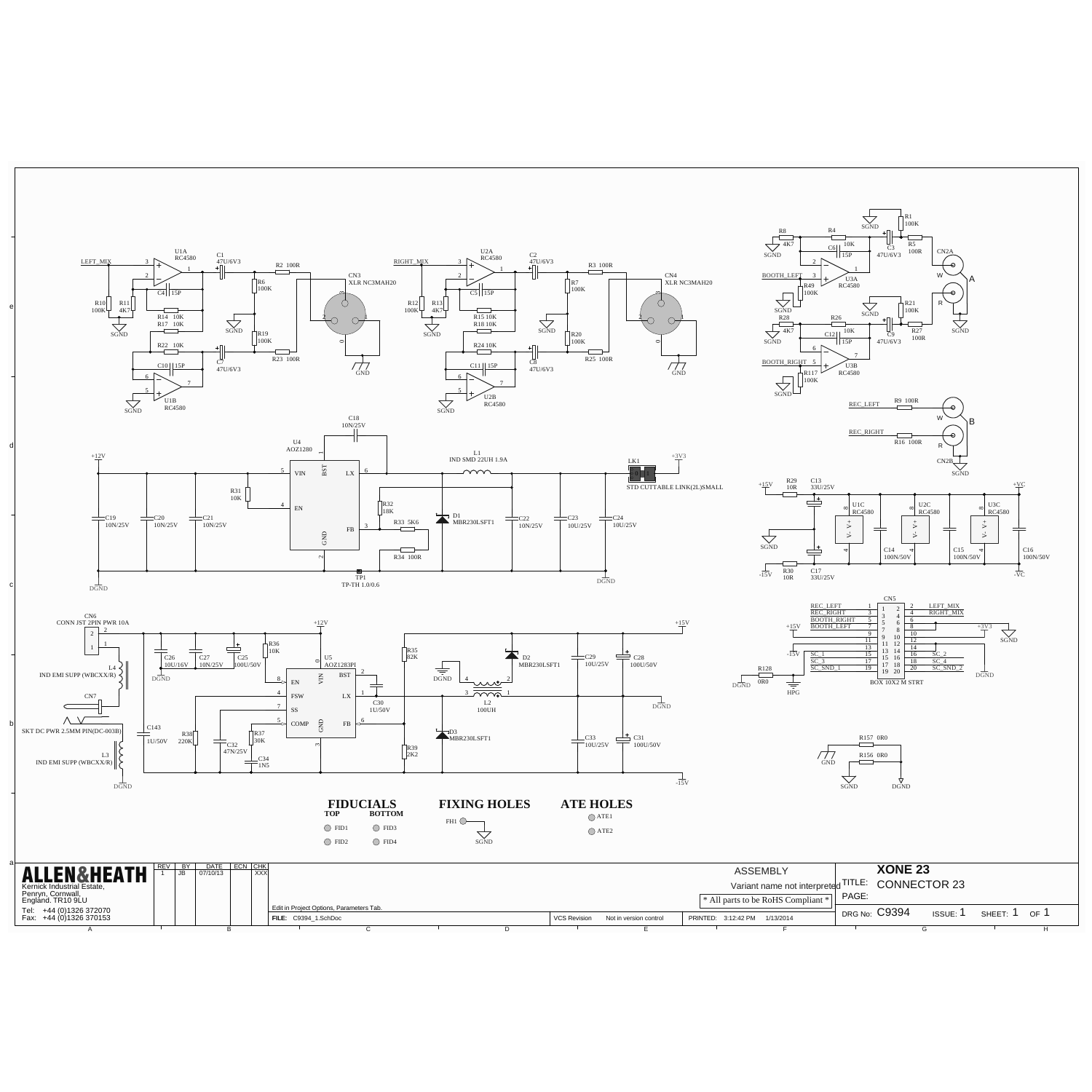| Designator      | Description                                                      | <b>A&amp;H PART</b> |
|-----------------|------------------------------------------------------------------|---------------------|
| C <sub>1</sub>  | CAPACITOR ELECTROLYTIC SMD 47uF 6.3V (AF5886)                    | AF5886              |
| C <sub>2</sub>  | CAPACITOR ELECTROLYTIC SMD 47uF 6.3V (AF5886)                    | AF5886              |
| C3              | CAPACITOR ELECTROLYTIC SMD 47uF 6.3V (AF5886)                    | AF5886              |
| C4              | CAPACITOR CERAMIC SMD0805 15P 50V (AF5034)                       | AF5034              |
| C <sub>5</sub>  | CAPACITOR CERAMIC SMD0805 15P 50V (AF5034)                       | AF5034              |
| C <sub>6</sub>  | CAPACITOR CERAMIC SMD0805 15P 50V (AF5034)                       | AF5034              |
| C7              | CAPACITOR ELECTROLYTIC SMD 47uF 6.3V (AF5886)                    | AF5886              |
| C8              | CAPACITOR ELECTROLYTIC SMD 47uF 6.3V (AF5886)                    | AF5886              |
| C <sub>9</sub>  | CAPACITOR ELECTROLYTIC SMD 47uF 6.3V (AF5886)                    | AF5886              |
| C10             | CAPACITOR CERAMIC SMD0805 15P 50V (AF5034)                       | AF5034              |
| C <sub>11</sub> | CAPACITOR CERAMIC SMD0805 15P 50V (AF5034)                       | AF5034              |
| C12             | CAPACITOR CERAMIC SMD0805 15P 50V (AF5034)                       | AF5034              |
| C13             | CAPACITOR ELECTROLYTIC SMD 33uF 25V (AF3979)                     | AF3979              |
| C <sub>14</sub> | CAPACITOR CERAMIC SMD0805 100N 50V (AF2851)                      | AF2851              |
| C <sub>15</sub> | CAPACITOR CERAMIC SMD0805 100N 50V (AF2851)                      | AF2851              |
| C <sub>16</sub> | CAPACITOR CERAMIC SMD0805 100N 50V (AF2851)                      | AF2851              |
| C <sub>17</sub> | CAPACITOR ELECTROLYTIC SMD 33uF 25V (AF3979)                     | AF3979              |
| C18             | CAPACITOR CERAMIC SMD0603 10N 25V X7R (AF7312)                   | AF7312              |
| C <sub>19</sub> | CAPACITOR CERAMIC SMD0603 10N 25V X7R (AF7312)                   | AF7312              |
| C <sub>20</sub> | CAPACITOR CERAMIC SMD0603 10N 25V X7R (AF7312)                   | AF7312              |
| C <sub>21</sub> | CAPACITOR CERAMIC SMD0603 10N 25V X7R (AF7312)                   | AF7312              |
| C <sub>22</sub> | CAPACITOR CERAMIC SMD0603 10N 25V X7R (AF7312)                   | AF7312              |
| C <sub>23</sub> | CAPACITOR CERAMIC SMD1206 10UF X5R 25V 10% (AF8942)              | AF8942              |
| C <sub>24</sub> | CAPACITOR CERAMIC SMD1206 10UF X5R 25V 10% (AF8942)              | AF8942              |
| C <sub>25</sub> | CAPACITOR ELECTROLYTIC SMD 100uF 50V (AF5734)                    | AF5734              |
| C <sub>26</sub> | CAPACITOR CERAMIC SMD0805 10UF X5R 16V 10% (AF8557)              | AF8557              |
| C27             | CAPACITOR CERAMIC SMD0603 10N 25V X7R (AF7312)                   | AF7312              |
| C <sub>28</sub> | CAPACITOR ELECTROLYTIC SMD 100uF 50V (AF5734)                    | AF5734              |
| C <sub>29</sub> | CAPACITOR CERAMIC SMD1206 10UF X5R 25V 10% (AF8942)              | AF8942              |
| C30             | CAPACITOR CERAMIC SMD1210 1U 50V (AF5885)                        | AF5885              |
| C31             | CAPACITOR ELECTROLYTIC SMD 100uF 50V (AF5734)                    | AF5734              |
| C32             | CAPACITOR COG SMD0805 47N 25V (KEMET-<br>C0805C473J3GAC)(AF9398) | AF9398              |
| C33             | CAPACITOR CERAMIC SMD1206 10UF X5R 25V 10% (AF8942)              | AF8942              |
| C34             | CAPACITOR CERAMIC SMD0805 1N5 (AF2991)                           | AF2991              |
| C143            | CAPACITOR CERAMIC SMD1210 1U 50V (AF5885)                        | AF5885              |
| CN <sub>2</sub> | RCA PHONO QUAD 2H2V GP (TREMIVER PS-3205) (AL4977)               | AL4977              |
| CN3             | XLR 3 PIN MALE WITH GROUND (AL2413)                              | AL2413              |
| CN <sub>4</sub> | XLR 3 PIN MALE WITH GROUND (AL2413)                              | AL2413              |
| CN <sub>5</sub> | Connector IDC, Molex Type 0.1" Pitch 10x2 pins (AL4523)          | AL4523              |
| CN <sub>6</sub> | CONN JST 2 PIN POWER 3.96MM 10A LCK(B2P-VH) (AL9312)             | AL9312              |
| CN <sub>7</sub> | DC PWR SKT 2.0MM PIN (DC-003B(JyeTai#DJ-0702-025))(AL6849)       | AL6849              |
| D1              | DIODE SCHOTTKY SMD ONSEMI MBR230LSFT1 2A 30V (AE8836)            | AE8836              |
| D2              | DIODE SMD MBR230LSFT1 SCHOTTKY ONSEMI 2A 30V (AE8836)            | AE8836              |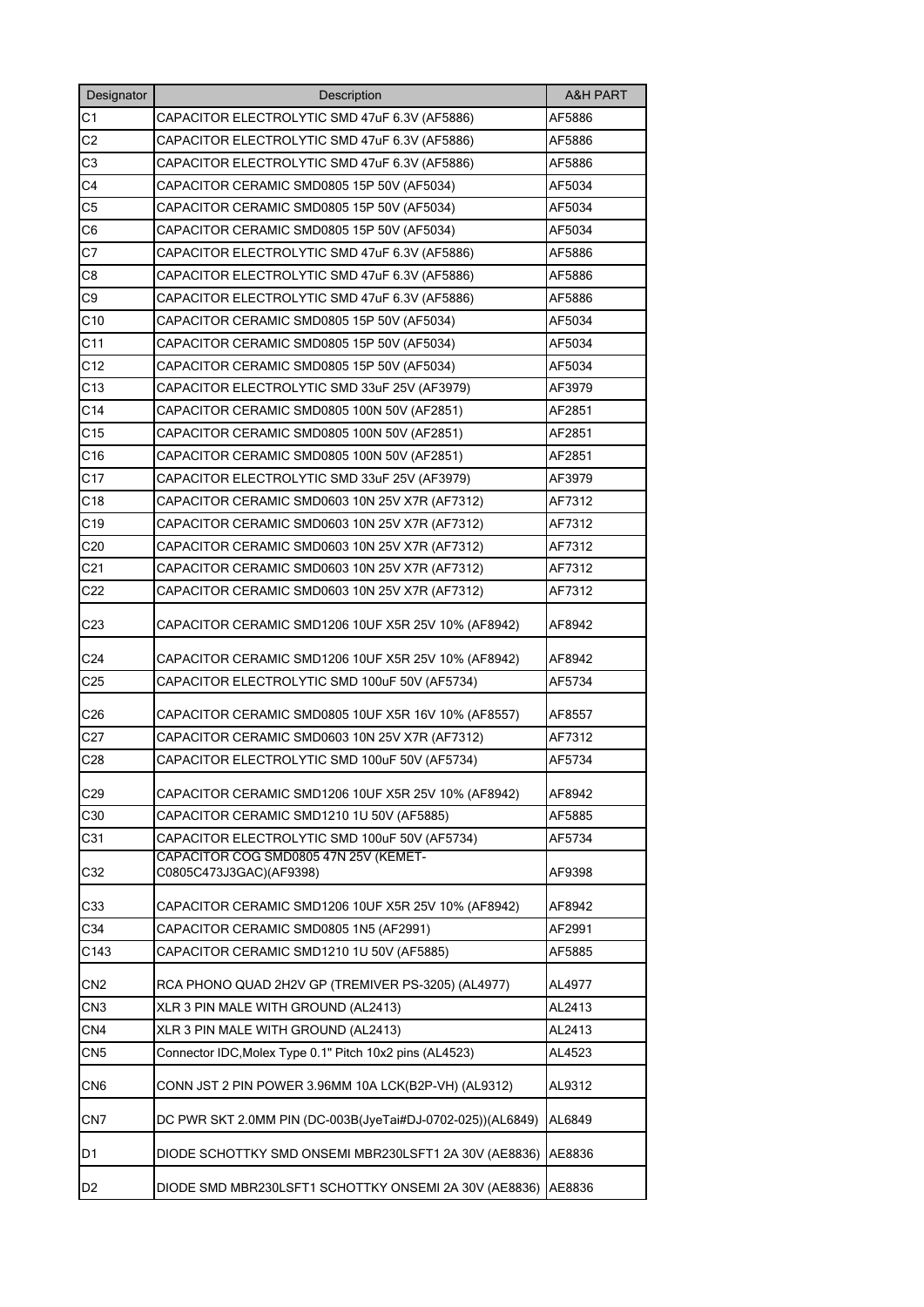| D <sub>3</sub>   | DIODE SMD MBR230LSFT1 SCHOTTKY ONSEMI 2A 30V (AE8836)  AE8836           |        |
|------------------|-------------------------------------------------------------------------|--------|
| L1               | INDUCTOR COILCRAFT MSS1038-223ML 22UH (AM8646)                          | AM8646 |
| IL <sub>2</sub>  | INDUCTOR SMD 100UH 1.06A COUPLED COILCRAFT MSD1260T-<br>104MLB (AM9132) | AM9132 |
| L <sub>3</sub>   | INDUCTOR EMI SUPPRESSOR Radial (WBCXX/R) (AM5156)                       | AM5156 |
| L4               | INDUCTOR EMI SUPPRESSOR Radial (WBCXX/R) (AM5156)                       | AM5156 |
| R1               | RESISTOR METAL FILM SMD0805 100K 1% (AC2843)                            | AC2843 |
| R <sub>2</sub>   | RESISTOR CARBON SMD0805 100R 5% (AC3026)                                | AC3026 |
| R3               | RESISTOR CARBON SMD0805 100R 5% (AC3026)                                | AC3026 |
| R4               | RESISTOR METAL FILM SMD0805 10K 1% (AC2841)                             | AC2841 |
| R <sub>5</sub>   | RESISTOR CARBON SMD0805 100R 5% (AC3026)                                | AC3026 |
| R <sub>6</sub>   | RESISTOR METAL FILM SMD0805 100K 1% (AC2843)                            | AC2843 |
| R7               | RESISTOR METAL FILM SMD0805 100K 1% (AC2843)                            | AC2843 |
| R8               | RESISTOR METAL FILM SMD0805 4K7 1% (AC3062)                             | AC3062 |
| R9               | RESISTOR CARBON SMD0805 100R 5% (AC3026)                                | AC3026 |
| R <sub>10</sub>  | RESISTOR METAL FILM SMD0805 100K 1% (AC2843)                            | AC2843 |
| R <sub>11</sub>  | RESISTOR METAL FILM SMD0805 4K7 1% (AC3062)                             | AC3062 |
| R <sub>12</sub>  | RESISTOR METAL FILM SMD0805 100K 1% (AC2843)                            | AC2843 |
| R <sub>13</sub>  | RESISTOR METAL FILM SMD0805 4K7 1% (AC3062)                             | AC3062 |
| R <sub>14</sub>  | RESISTOR METAL FILM SMD0805 10K 1% (AC2841)                             | AC2841 |
| R <sub>15</sub>  | RESISTOR METAL FILM SMD0805 10K 1% (AC2841)                             | AC2841 |
| R <sub>16</sub>  | RESISTOR CARBON SMD0805 100R 5% (AC3026)                                | AC3026 |
| R <sub>17</sub>  | RESISTOR METAL FILM SMD0805 10K 1% (AC2841)                             | AC2841 |
| R <sub>18</sub>  | RESISTOR METAL FILM SMD0805 10K 1% (AC2841)                             | AC2841 |
| R <sub>19</sub>  | RESISTOR METAL FILM SMD0805 100K 1% (AC2843)                            | AC2843 |
| R <sub>20</sub>  | RESISTOR METAL FILM SMD0805 100K 1% (AC2843)                            | AC2843 |
| R <sub>21</sub>  | RESISTOR METAL FILM SMD0805 100K 1% (AC2843)                            | AC2843 |
| R <sub>22</sub>  | RESISTOR METAL FILM SMD0805 10K 1% (AC2841)                             | AC2841 |
| R <sub>23</sub>  | RESISTOR CARBON SMD0805 100R 5% (AC3026)                                | AC3026 |
| R <sub>24</sub>  | RESISTOR METAL FILM SMD0805 10K 1% (AC2841)                             | AC2841 |
| <b>R25</b>       | RESISTOR CARBON SMD0805 100R 5% (AC3026)                                | AC3026 |
| R <sub>26</sub>  | RESISTOR METAL FILM SMD0805 10K 1% (AC2841)                             | AC2841 |
| R <sub>27</sub>  | RESISTOR CARBON SMD0805 100R 5% (AC3026)                                | AC3026 |
| R <sub>28</sub>  | RESISTOR METAL FILM SMD0805 4K7 1% (AC3062)                             | AC3062 |
| R <sub>29</sub>  | RESISTOR SMD1206 10R 1% (AC6599)                                        | AC6599 |
| R30              | RESISTOR SMD1206 10R 1% (AC6599)                                        | AC6599 |
| R31              | RESISTOR CARBON SMD0402 10K 1% (AC7359)                                 | AC7359 |
| R32              | RESISTOR METAL SMD0402 18K 0.5% (AC8477)                                | AC8477 |
| R33              | RESISTOR METAL SMD0402 5K6 0.5% (AC8472)                                | AC8472 |
| R34              | RESISTOR CARBON SMD0402 100R 1% (AC7356)                                | AC7356 |
| R35              | RESISTOR CARBON SMD0805 82K 5% (AC4894)                                 | AC4894 |
| R36              | RESISTOR METAL FILM SMD0805 10K 1% (AC2841)                             | AC2841 |
| R37              | RESISTOR METAL SMD0805 30K 1% (AC5341)                                  | AC5341 |
| R38              | RESISTOR CARBON SMD0805 220K 5% (AC4108)                                | AC4108 |
| R39              | RESISTOR METAL FILM SMD0805 2K2 1% (AC0370)                             | AC0370 |
| R49              | RESISTOR METAL FILM SMD0805 100K 1% (AC2843)                            | AC2843 |
| R <sub>117</sub> | RESISTOR METAL FILM SMD0805 100K 1% (AC2843)                            | AC2843 |
| R128             | RESISTOR CARBON SMD1206 0R0 5% (AC3025)                                 | AC3025 |
| R <sub>156</sub> | RESISTOR CARBON SMD0805 0R0 5% (AC2838)                                 | AC2838 |
| R <sub>157</sub> | RESISTOR CARBON SMD0805 0R0 5% (AC2838)                                 | AC2838 |
|                  |                                                                         |        |